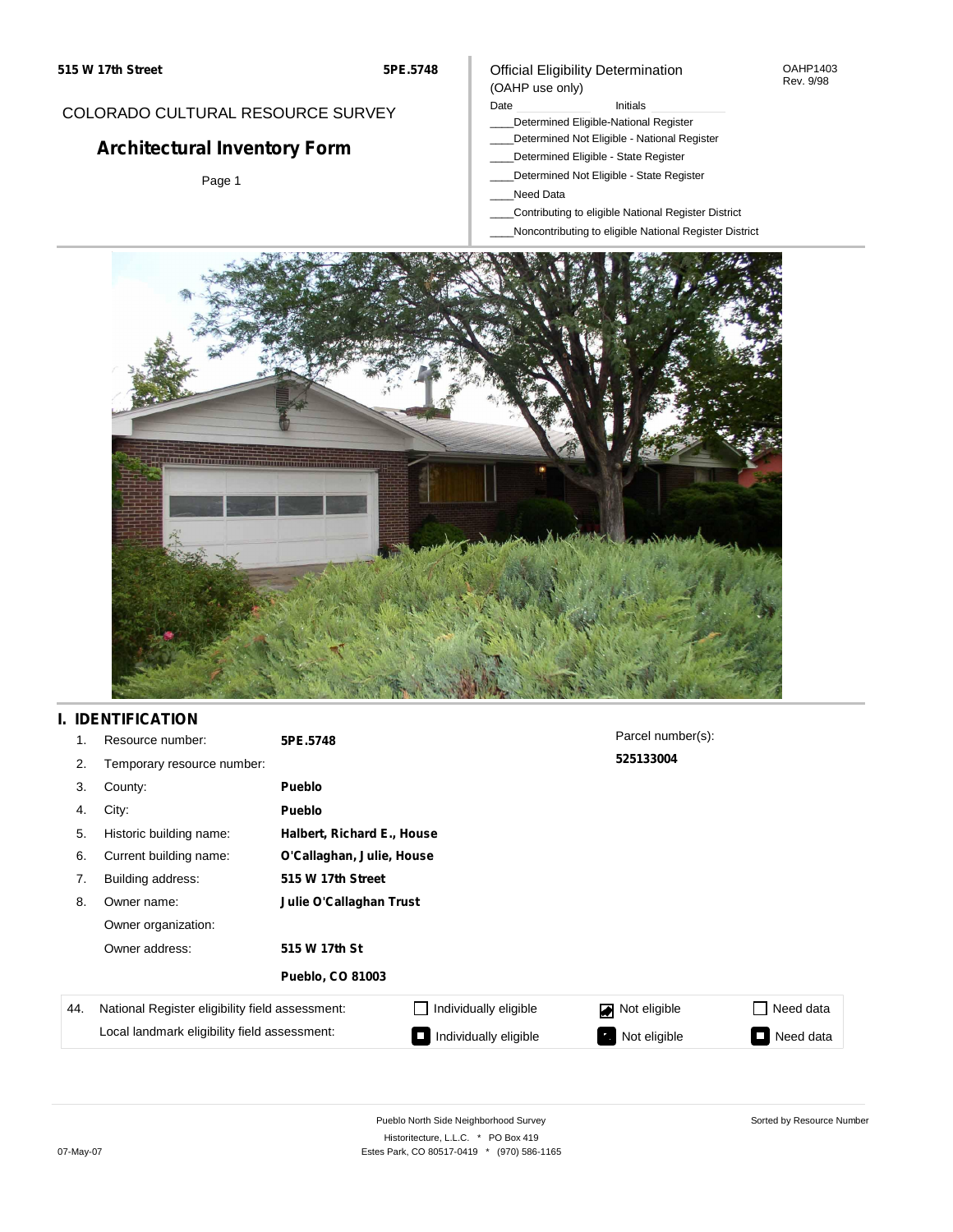Sorted by Resource Number

## **Architectural Inventory Form**

Page 2

### **II. GEOGRAPHIC INFORMATION**

| 9.  | P.M.                    | 6th |    |    | Township:               |       | <b>20S</b>                            |    |           |           | Range:            | 65W |         |
|-----|-------------------------|-----|----|----|-------------------------|-------|---------------------------------------|----|-----------|-----------|-------------------|-----|---------|
|     | <b>SW</b>               | 1/4 | of | NE | 1/4                     | of SE | 1/4                                   | of | <b>NE</b> | 1/4       | of Section        |     | 25      |
|     | 10. UTM reference zone: |     |    |    | 13                      |       |                                       |    |           |           |                   |     |         |
|     | Easting:                |     |    |    | 533767                  |       |                                       |    |           | Northing: |                   |     | 4237067 |
| 11. | USGS quad name:         |     |    |    | <b>Northeast Pueblo</b> |       |                                       |    |           | Scale:    |                   |     | 7.5     |
|     | Year:                   |     |    |    | 1974)                   |       | 1961 (Photorevised 1970 and           |    |           |           |                   |     |         |
|     | 12. $Lot(s)$ :          |     |    |    |                         |       | Lots 11 and 12; Block 10              |    |           |           |                   |     |         |
|     | Addition:               |     |    |    |                         |       | <b>Bartlett &amp; Miller Addition</b> |    |           |           | Year of addition: |     | 1871    |

13. Boundary description and justification:

The boundary, as described above, contains but does not exceed the land historically associated with this property.

Metes and bounds exist:

 $\Box$ 

### **III. ARCHITECTURAL DESCRIPTION**

| 14. | Building plan (footprint, shape):    | <b>U-Shaped Plan</b>                          |                       |
|-----|--------------------------------------|-----------------------------------------------|-----------------------|
|     | Other building plan descriptions:    |                                               |                       |
| 15. | Dimensions in feet (length x width): | 1,967 square feet                             |                       |
| 16. | Number of stories:                   | 1                                             |                       |
| 17. | Primary external wall material(s):   | <b>Brick</b><br><b>Wood/Horizontal Siding</b> | Other wall materials: |
| 18. | Roof configuration:                  | <b>Hipped Roof</b>                            |                       |
|     | Other roof configurations:           |                                               |                       |
| 19. | Primary external roof material:      | <b>Asphalt Roof/Composition Roof</b>          |                       |
|     | Other roof materials:                |                                               |                       |
| 20. | Special features:                    | Fence                                         |                       |
|     |                                      | <b>Garage/Attached Garage</b>                 |                       |
|     |                                      | Chimney                                       |                       |
|     |                                      | Porch                                         |                       |

21. General architectural description:

Oriented to the south, this house rests on a concrete foundation. A red-brick veneer clads the exterior walls. Broad, white**painted, horizontal wooden-composition siding covers the gables. Windows are single-light casement, with aluminum frames.** Most flank larger, central fixed-frames. The principal doorway opens near the center of the front (south) façade, which is framed between two, front-gabled bays. A 2-step concrete stoop approaches the doorway. Dominating the western bay is a 2-car, 12panel, 4-light, wood, overhead-retractable garage door, painted white. Another doorway opens near the center of the rear (north) elevation; the west end of the same elevation hosts an integral porch. Gray, interlocking asphalt shingles cover the hipped main roof. White-painted wood fascia and soffit box the overhanging eaves. A red-brick chimney emerges near the **center of the roof's north-facing slope.**

| 22. | Architectural style:        | <b>Modern Movements</b> |
|-----|-----------------------------|-------------------------|
|     | Other architectural styles: |                         |
|     | Building type:              | <b>Ranch Type</b>       |
|     |                             |                         |

Pueblo North Side Neighborhood Survey Historitecture, L.L.C. \* PO Box 419 07-May-07 **Estes Park, CO 80517-0419** \* (970) 586-1165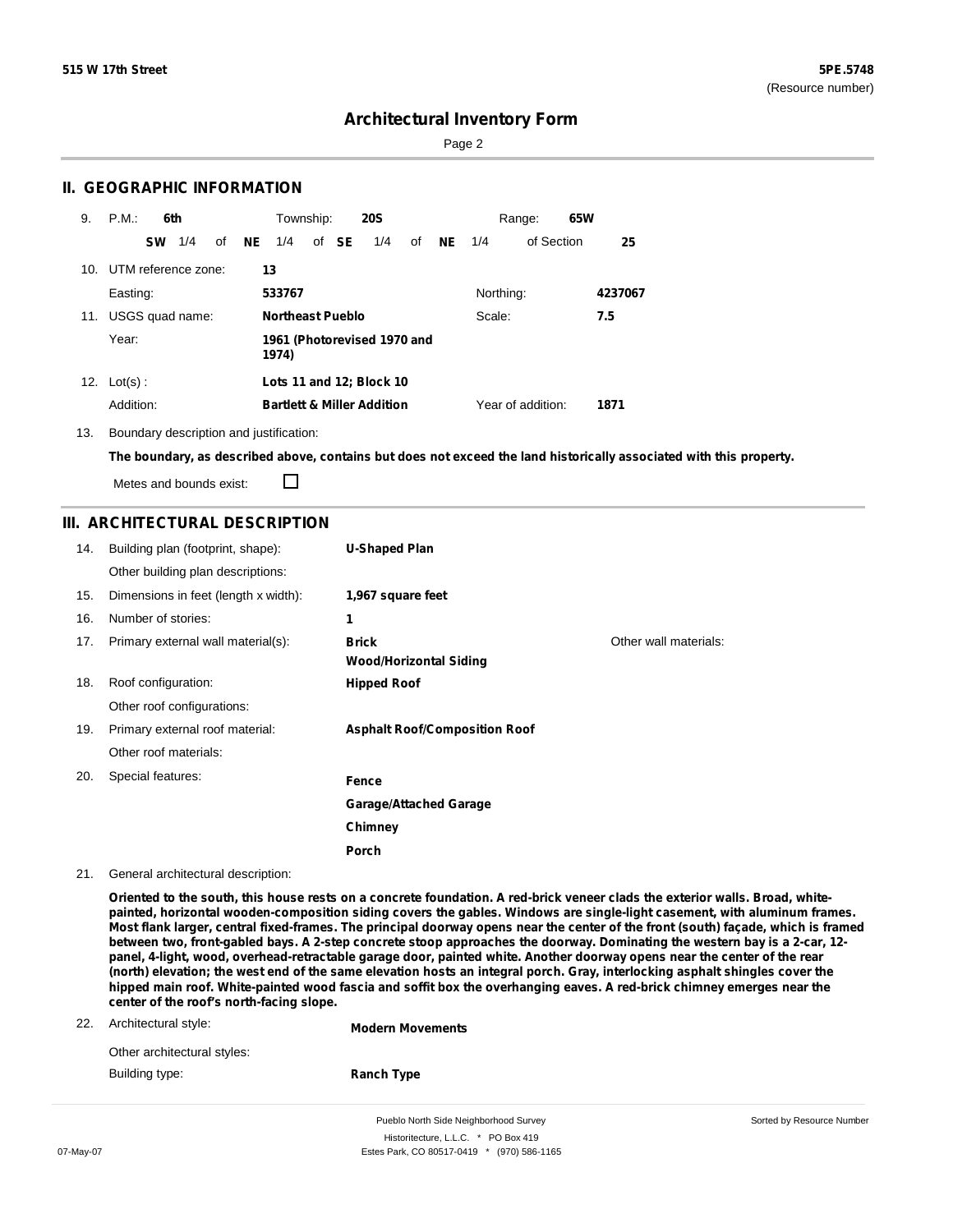Page 3

23. Landscape or special setting features:

This property is located on terrain sloping downward from west to east, with an elevation of around 4,700 feet above mean sea level. The neighborhood features modest, one- and two-story houses and large, multi-story commercial buildings associated with the adjacent Parkview Medical Center. Setbacks from West 17th Street are generally the same on this block. This property is situated on the north side of West 17th Street, between 509 West 17th Street to the east and 1702 North Elizabeth Street to the west. Separating the street from the sidewalk is a grass strip. A planted-grass yard, with lush, mature landscaping, covers **the lot. Surrounding the backyard is a chain-link fence.**

24. Associated buildings, features or objects: **No associated buildings identified.**

#### **IV. ARCHITECTURAL HISTORY**

| 25. | Date of Construction:  | Estimate:                        | Actual: | 1966                                                                                          |
|-----|------------------------|----------------------------------|---------|-----------------------------------------------------------------------------------------------|
|     | Source of Information: |                                  |         | Pueblo County Office of Tax Assessor. Property information card [internet].                   |
| 26. | Architect:             | unknown                          |         |                                                                                               |
|     | Source of information: |                                  |         |                                                                                               |
| 27. | Builder:               | unknown                          |         |                                                                                               |
|     | Source of information: |                                  |         |                                                                                               |
| 28. | Original Owner:        | <b>Richard E. Halbert</b>        |         |                                                                                               |
|     | Source of information: | Co. consulted 1886 through 2003. |         | Pueblo City Directory. Pueblo, Co.; Salt Lake City; Kansas City, Mo.; and others: R.L. Polk & |

29. Construction history:

According to Pueblo County Tax Assessor records, this building was constructed in 1966 on a previously undeveloped lot. An analysis of the style, materials, and historical records corroborates this date. There have been no notable alterations to this **house since its construction.**

30. Location: **original** Date of move(s):

#### **V. HISTORICAL ASSOCIATIONS**

|     | 31. Original use(s): | <b>Single Dwelling</b> |
|-----|----------------------|------------------------|
| 32. | Intermediate use(s): | <b>Single Dwelling</b> |
| 33. | Current use(s):      | <b>Single Dwelling</b> |
| 34. | Site type(s):        | <b>Residence</b>       |

35. Historical background:

The first owner and resident of this house, constructed in 1966, was Richard E. Halbert. From around 1972 through 1977, the **resident was Rev. Hugh A. Critchett, followed by Rev. Mason M. Willis around 1979.**

Wilfred D. and Sadie L. Cargill acquired this property in 1980, selling it in 1987 to First United Methodist Church. Later that same year, Jerome A. Faricy purchased the house and lot from the church. Colorado National Bank-Belmont acquired the property in 1990, selling it to John F. and Helen L. Dilts a few days later. Matilda Sepich purchased the house and lot in 1991, selling it to Albina Julie O'Callaghan in 1991. R.J. and A. Julie O'Callaghan transferred the property to the Julie O'Callaghan **Trust, the current owner, in 1996.**

Sources of information: 36.

**Pueblo County Office of Tax Assessor. Property information card [internet].**

**Pueblo City Directory. Pueblo, Co.; Salt Lake City; Kansas City, Mo.; and others: R.L. Polk & Co, consulted 1886 through 2003.**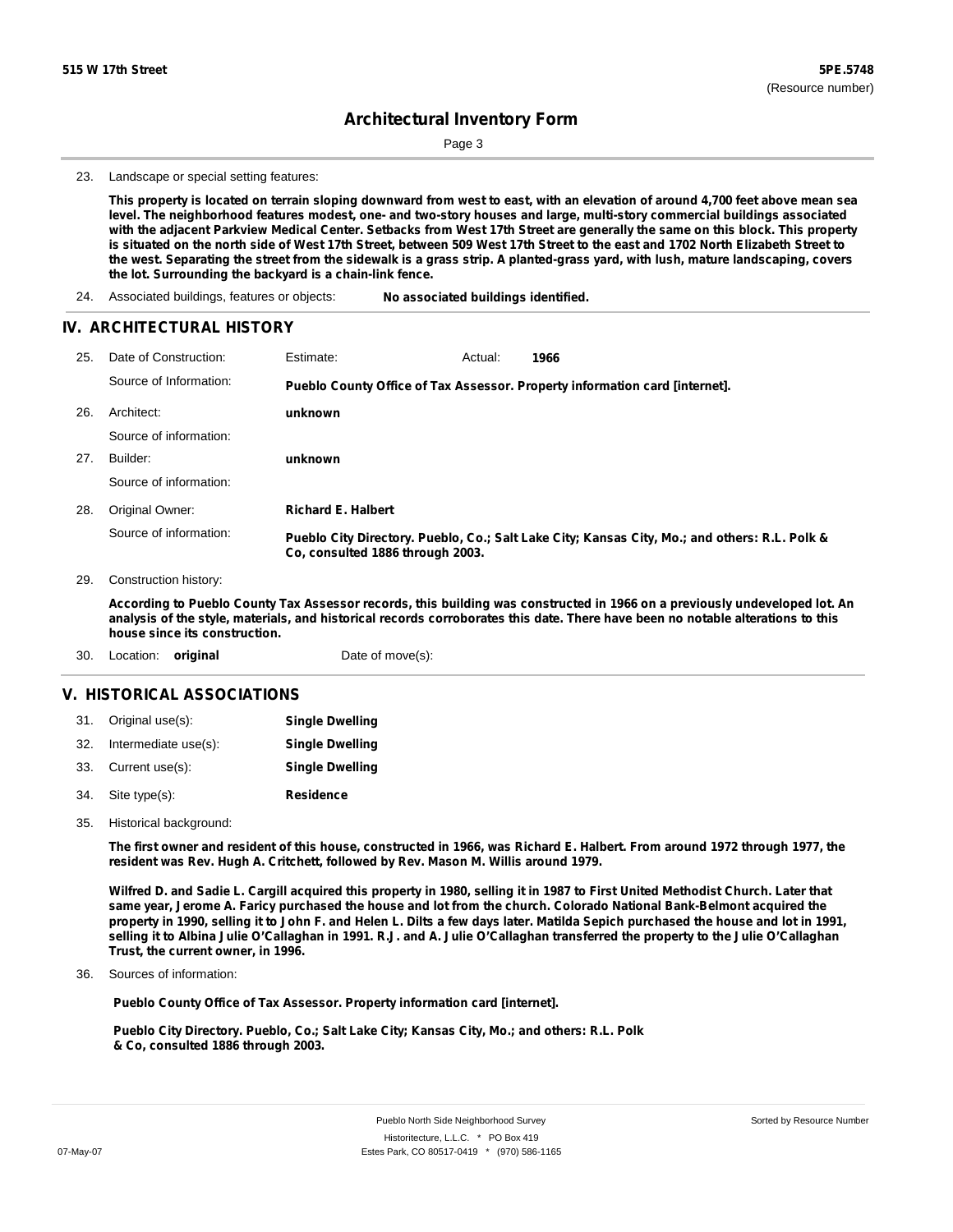Page 4

**Sanborn Fire Insurance Maps (for Pueblo, Colorado). New York: Sanborn Map and Publishing Co., 1883, 1886, 1889, 1893, 1904-05, 1904-51, and 1904-52.**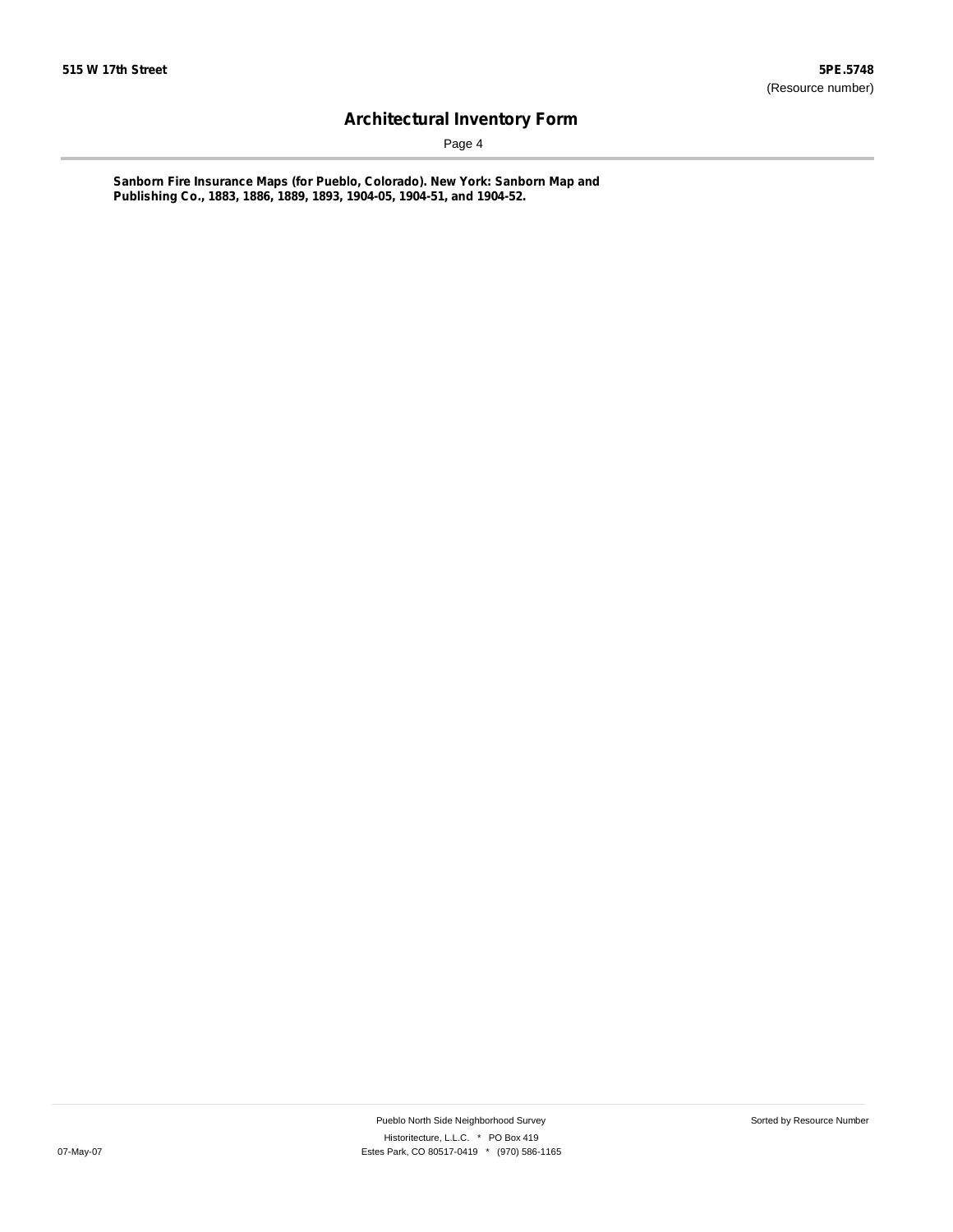Sorted by Resource Number

# **Architectural Inventory Form**

Page 5

|     | <b>VI. SIGNIFICANCE</b>                                                                                                                                                           |  |  |  |
|-----|-----------------------------------------------------------------------------------------------------------------------------------------------------------------------------------|--|--|--|
| 37. | Local landmark designation:<br>Yes $\Box$<br>No.<br>$\mathbf{F}_{\mathbf{r}}$                                                                                                     |  |  |  |
|     | Designation authority:                                                                                                                                                            |  |  |  |
|     | Date of designation:                                                                                                                                                              |  |  |  |
| 38. | Applicable National Register criteria:                                                                                                                                            |  |  |  |
|     | A. Associated with events that have made a significant contribution to the broad pattern of our history.                                                                          |  |  |  |
|     | B. Associated with the lives of persons significant in our past.<br>$\blacksquare$                                                                                                |  |  |  |
|     | C. Embodies the distinctive characteristics of a type, period, or method of construction, or represents the work<br>П                                                             |  |  |  |
|     | of a master, or that possess high artistic values, or represents a significant and distinguished entity whose<br>components may lack individual distinction.                      |  |  |  |
|     | D. Has yielded, or may be likely to yield, information important in history or prehistory.                                                                                        |  |  |  |
|     | Qualifies under Criteria Considerations A through G (see manual).<br>$\sim$                                                                                                       |  |  |  |
|     | Does not meet any of the above National Register criteria.<br>₩                                                                                                                   |  |  |  |
|     | <b>Pueblo Standards for Designation:</b>                                                                                                                                          |  |  |  |
|     | 1a. History                                                                                                                                                                       |  |  |  |
|     | $\overline{\mathbf{r}}_1$<br>Have direct association with the historical development of the city, state, or nation; or                                                            |  |  |  |
|     | <u>1b. History</u>                                                                                                                                                                |  |  |  |
|     | Be the site of a significant historic event; or<br>$\mathcal{L}_{\mathcal{A}}$                                                                                                    |  |  |  |
|     | 1c. History                                                                                                                                                                       |  |  |  |
|     | Have direct and substantial association with a person or group of persons who had influence on society.<br>$\overline{\phantom{a}}$                                               |  |  |  |
|     | 2a. Architecture<br>Embody distinguishing characteristics of an architectural style or type; or                                                                                   |  |  |  |
|     | $\Box$                                                                                                                                                                            |  |  |  |
|     | 2b. Architecture<br>Be a significant example of the work of a recognized architect or master builder, or<br>$\Box$                                                                |  |  |  |
|     | 2c. Architecture                                                                                                                                                                  |  |  |  |
|     | Contain elements of architectural design, engineering, materials, craftsmanship, or artistic merit which represent a<br>$\Box$<br>significant or influential innovation;          |  |  |  |
|     | 2d. Architecture                                                                                                                                                                  |  |  |  |
|     | Portray the environment of a group of people or physical development of an area of the city in an era of history<br>$\Box$<br>characterized by a distinctive architectural style. |  |  |  |
|     | 3a. Geography                                                                                                                                                                     |  |  |  |
|     | Have a prominent location or be an established, familiar, and orienting visual feature of the contemporary city, or                                                               |  |  |  |
|     | 3b. Geography                                                                                                                                                                     |  |  |  |
|     | Promote understanding and appreciation of Pueblo's environment by means of distinctive physical characteristics<br>or rarity; or                                                  |  |  |  |
|     | 3c. Geography                                                                                                                                                                     |  |  |  |
|     | Make a special contribution to Pueblo's distinctive character.<br>$\overline{\phantom{a}}$                                                                                        |  |  |  |
|     | <b>Not Applicable</b><br>Does not meet any of the above Pueblo landmark criteria.                                                                                                 |  |  |  |
|     | $\overline{\phantom{a}}$                                                                                                                                                          |  |  |  |
| 39. | Area(s) of Significance:<br><b>Not Applicable</b>                                                                                                                                 |  |  |  |
| 40. | Period of Significance:<br>n/a                                                                                                                                                    |  |  |  |
| 41. | Level of significance:<br>National:<br>State<br>Local<br>$\Box$<br>$\sim$                                                                                                         |  |  |  |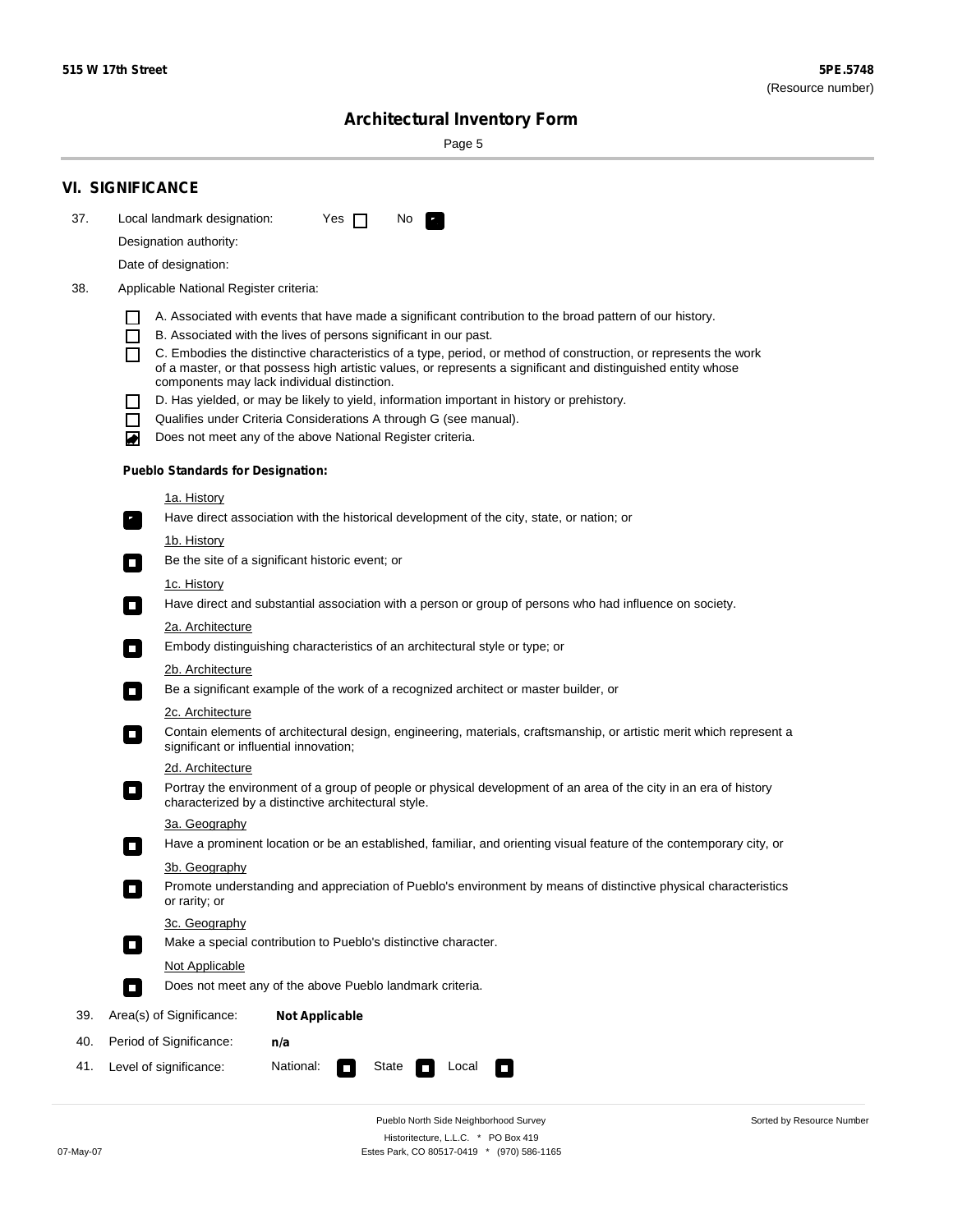Page 6

#### 42. Statement of significance:

Because this property is less than 50 years old and does not meet any of criteria considerations A through G, it is ineligible for listing in the National Register of Historic Places. Moreover, the architectural and historical significance are not to the extent that the property would qualify for individual listing in the Colorado State Register of Historic Properties or as a City of Pueblo landmark. Given its age, the property should not be considered a contributing resource within any potential historic **district.**

43. Assessment of historic physical integrity related to significance:

Constructed in 1966, this house exhibits a high level of physical integrity relative to the seven aspects of integrity as defined by the National Park Service and the Colorado Historical Society: location, setting, design, materials, workmanship, feeling, and association. It has not been notably altered since its construction. This property retains sufficient physical integrity to **convey its architectural and historical significance.**

> Yes Yes

П

No

No  $\blacksquare$  N/A

 $N/A$ 

#### **VII. NATIONAL REGISTER ELIGIBILITY ASSESSMENT Individually eligible Not eligible** Not eligible **Need data** 44. National Register eligibility field assessment: Local landmark eligibility field assessment: **I** Individually eligible **Not** Extract Not eligible **Need data** 45. Is there National Register district potential? Yes ◚ No П **Pueblo's North Side Neighborhood represents the evolution of the city's professional middle and upper** Discuss: **classes. Its diversity of architectural styles and forms directly represents the city's changing economic and cultural climates. As well, the neighborhood is distinctive because it appears to have evolved independently of the area's dominant industry, steel manufacturing.**

If there is National Register district potential, is this building contributing:

If the building is in existing National Register district, is it contributing: 46.

### **VIII. RECORDING INFORMATION**

| 47. | Photograph numbers): | <b>CD-ROM Photo Disc: North Side Photos</b><br>File Name(s): 17thstw515                                                       |
|-----|----------------------|-------------------------------------------------------------------------------------------------------------------------------|
|     | Negatives filed at:  | <b>Special Collections</b><br><b>Robert Hoag Rawlings Public Library</b><br>100 East Abriendo Avenue<br>Pueblo, CO 81004-4290 |
| 48. | Report title:        | <b>Pueblo North Side Neighborhood Survey</b>                                                                                  |
| 49. | $Date(s)$ :          | 07/25/05                                                                                                                      |
| 50. | Recorder(s):         | <b>Adam Thomas</b>                                                                                                            |
| 51. | Organization:        | Historitecture, L.L.C.                                                                                                        |
| 52. | Address:             | <b>PO Box 419</b>                                                                                                             |
|     |                      | Estes Park, CO 80517-0419                                                                                                     |
| 53. | Phone number(s):     | (970) 586-1165                                                                                                                |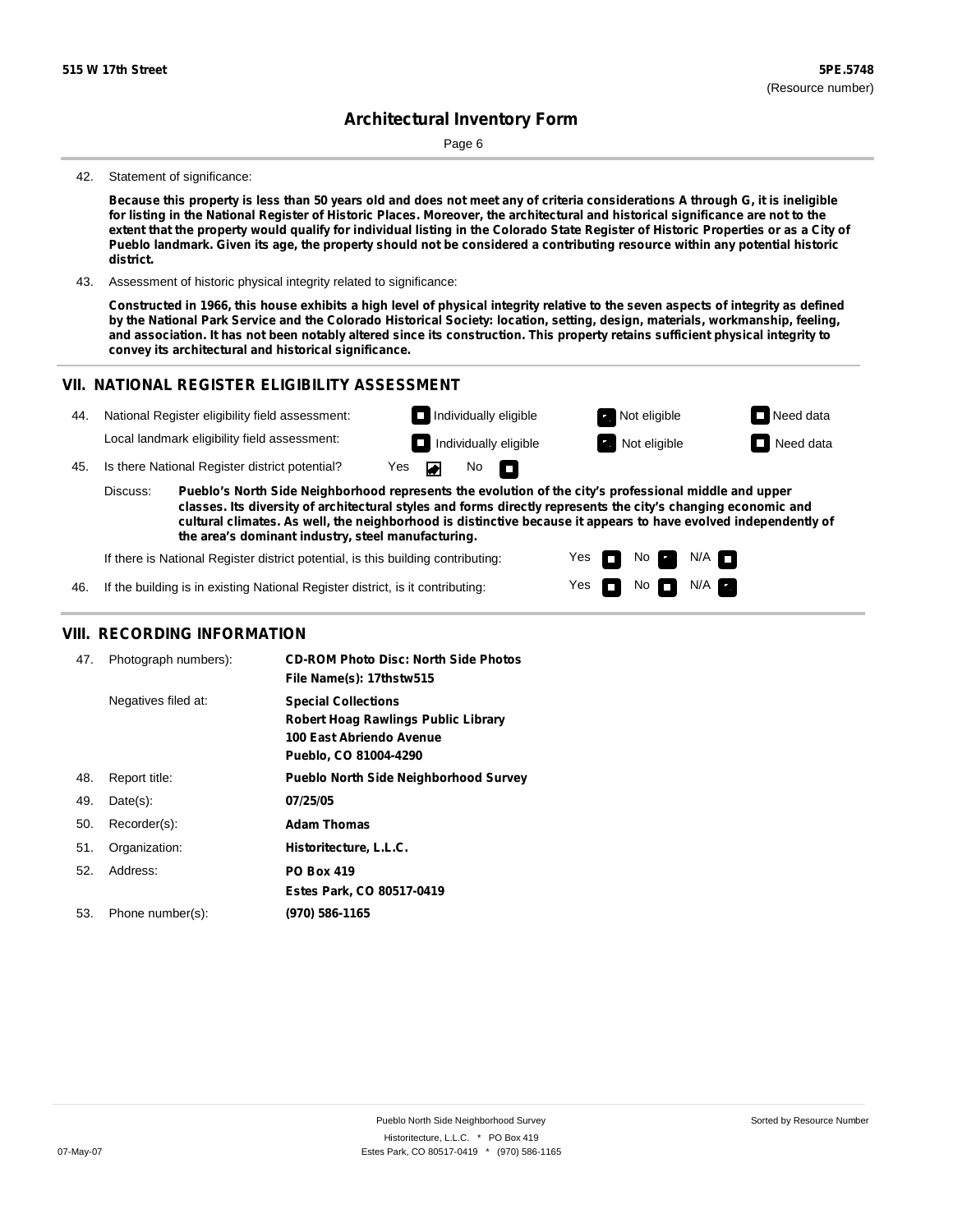Page 7